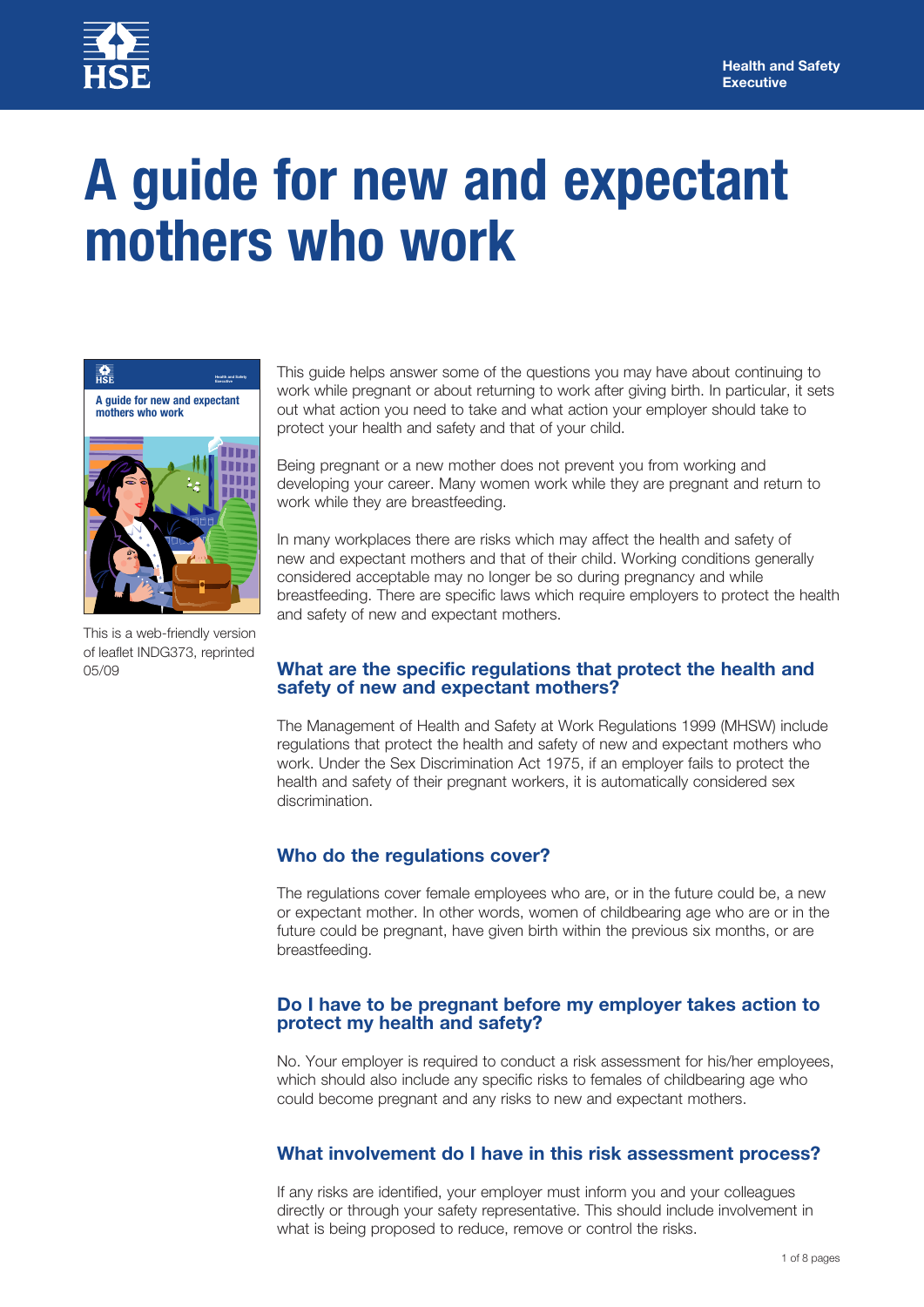#### **Do I have to tell my employer that I am pregnant or that I am a new mother?**

While you do not have to inform your employer that you are pregnant or breastfeeding, it is important (for you and your child's health and safety protection) that you provide them with written notification as early as possible. Until your employer has received written notification from you, they are not obliged to take any action other than those resulting from the risk assessment for all their employees. Your employer can also ask for a certificate from your GP or your midwife showing that you are pregnant.

# **What action should I expect my employer to take?**

Your employer should take action to ensure that you are not exposed to any significant risk. The flowchart provides an outline of the action your employer must take to do this.

# **What sort of risks might I be exposed to?**

You may be at risk from different physical, biological, and chemical agents, working conditions and processes. These risks will vary depending on your health, and at different stages of your pregnancy.

Your employer will be doing a specific risk assessment. You will be asked to help with this and it is important that any advice you have received from your doctor or midwife, that could impact on the assessment, is passed on to your employer. Some of the more common risks might be:

- lifting/carrying of heavy loads;
- standing or sitting for long lengths of time;
- exposure to infectious diseases;
- exposure to lead:
- work-related stress;
- workstations and posture;
- exposure to radioactive material;
- other people's smoke in the workplace;
- threat of violence in the workplace;
- long working hours;
- excessively noisy workplaces.

HSE's *New and expectant mothers at work: A guide for employers provides more* detail on these risks and what employers must do to avoid them. You can ask to see the outcome of the risk assessment and your employer must make it available to you.

#### **I have pregnancy-related medical conditions (eg high blood pressure, history of miscarriages etc). How does this affect the risk assessment my employer has to carry out?**

Your employer must take into account, during your specific risk assessment, any medical advice from your GP or midwife about your health and adjust your working conditions accordingly.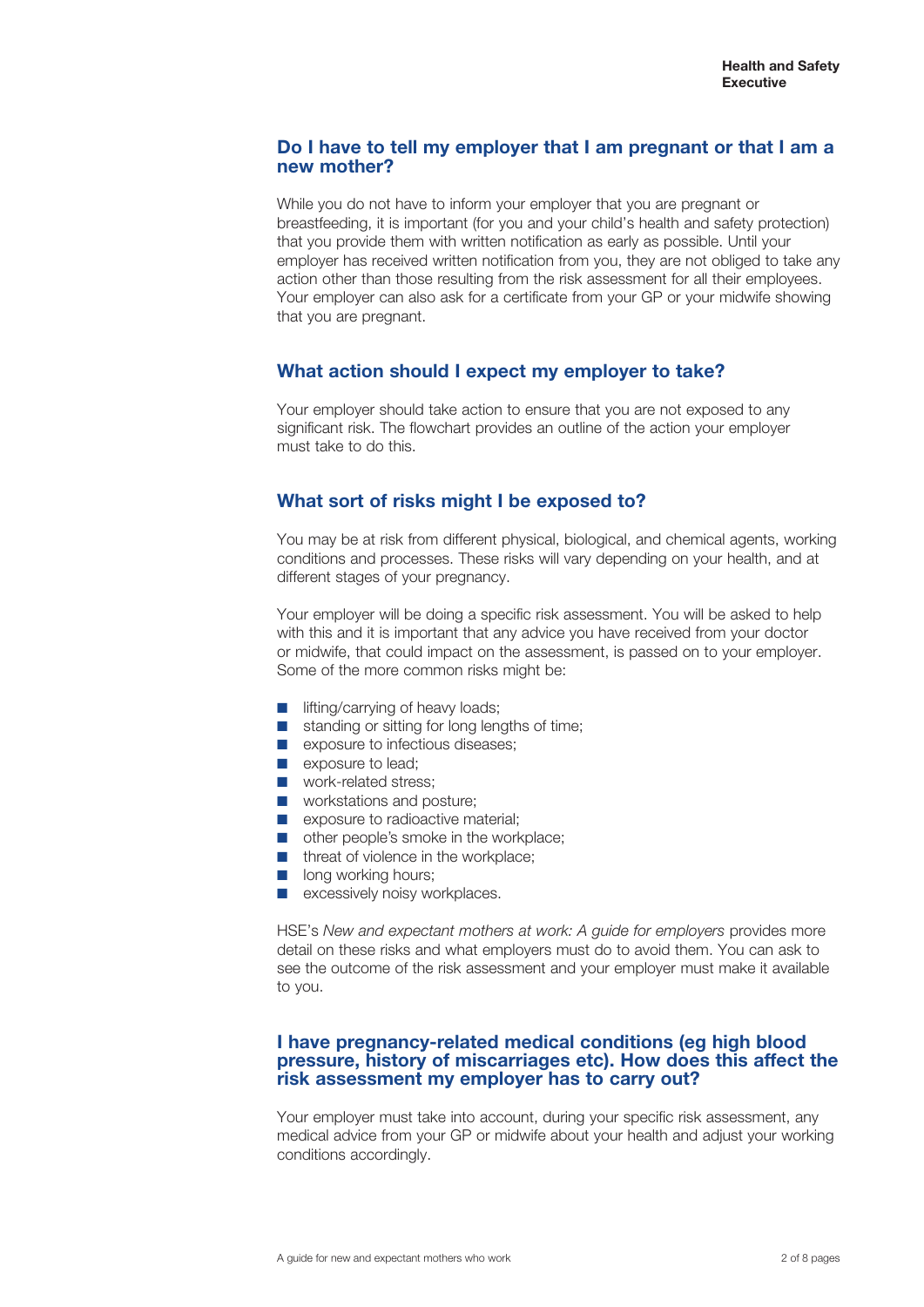#### **Does the risk assessment get repeated as my pregnancy progresses?**

Yes. Your employer should regularly monitor and review any assessment made to take into account possible risks that may occur at different stages of your pregnancy.



# **Can I rearrange my hours to decrease my stress levels?**

If, as a result of your specific risk assessment, stress has been identified as a possible risk then your employer should, where possible, remove the risk. If that is not possible your working conditions or hours of work should be adjusted. This could include changing your hours of work so that you do not have to travel during rush hour.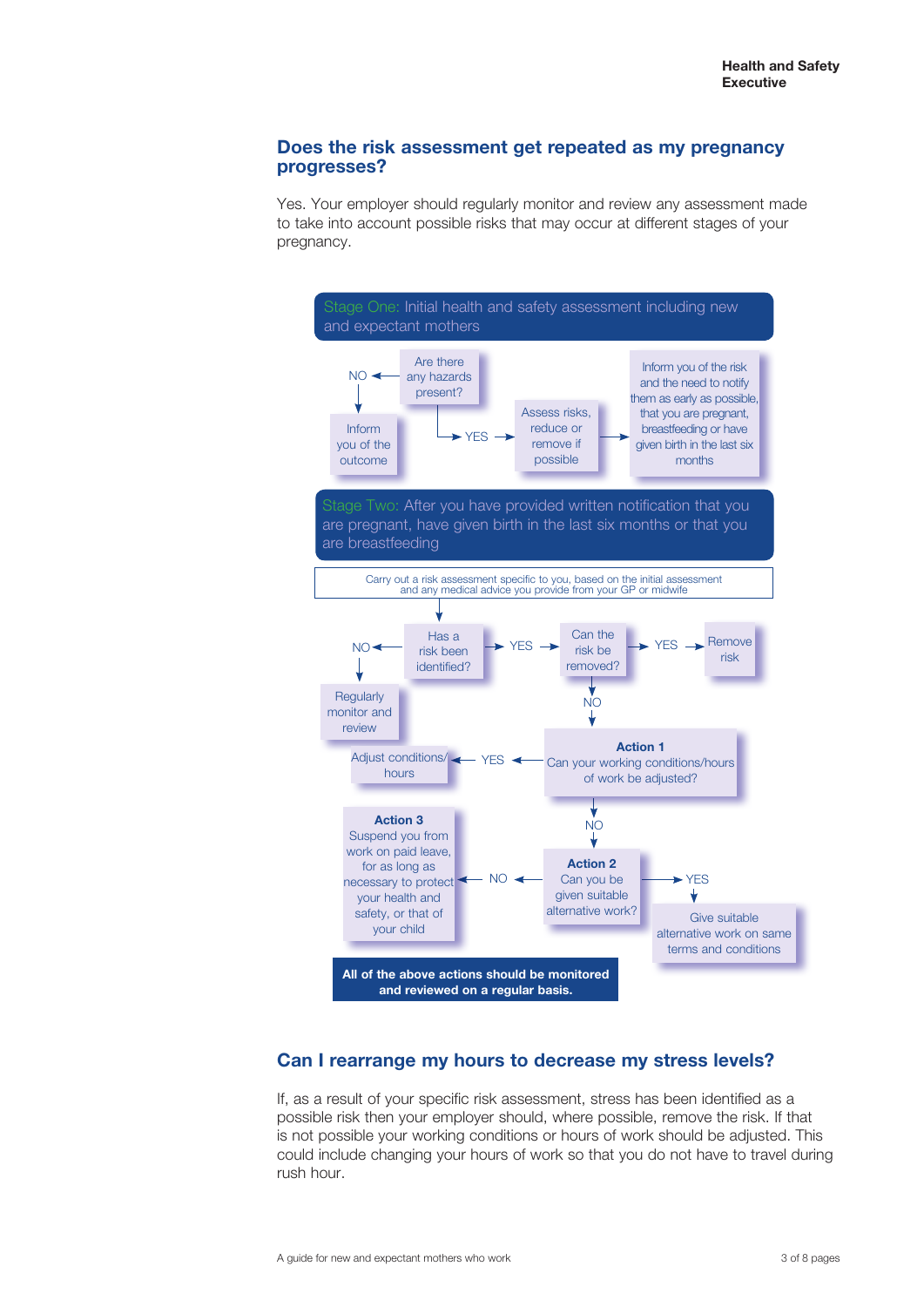## **Am I entitled to more frequent rest breaks?**

Yes. You will need to agree timing and frequency of rest breaks with your employer as part of your specific risk assessment process. As a new or expectant mother you are likely to need to go to the toilet more often, as it is important to drink plenty of fluids both while you are pregnant and when you are breastfeeding.

#### **I have told my GP I think my health problems are due to risks I have been exposed to at work. I am pregnant, so should she or he sign me off sick?**

Signing you off sick from work may not resolve the cause of your ill health. In some circumstances this could have some affect on your maternity benefits.

Your employer should have conducted, on receiving written notification from you that you are pregnant, a risk assessment specific to your job. If a risk was identified, your employer should have taken the following action:

**Action One:** temporarily adjusted your working conditions and/or hours of work; or if it was not reasonable to do so, or would not avoid the risk then

**Action Two:** offered you suitable alternative work (at the same rate of pay) if available; or if that was not feasible, your employer must have

**Action Three:** suspended you from work on paid leave for as long as necessary to protect your health and safety, and/or that of your child.

As outlined in the flowchart, the risk assessment should be monitored and reviewed on a regular basis. If you think you have been exposed to a risk at work, you need to discuss it with your employer, so the risk assessment can be reviewed. You may also wish to talk to your safety representatives.

A note from your GP to your employer may help.

## **Can I still work nights?**

Yes. Unless there is a specific work risk and your GP or midwife has provided a medical certificate stating that you must not work nights. If this is the case then your employer must offer you suitable alternative day work on the same terms and conditions and if that is not possible, then suspend you from work on paid leave for as long as necessary to protect your health and safety and/or that of your child.

## **What are my maternity rights?**

Your maternity rights fall into four categories:

- time off work for antenatal care with pay;
- maternity leave:
- maternity pay; and
- protection against unfair treatment or dismissal.

There are two maternity benefits available to you:

- Statutory Maternity Pay, paid by employers; and
- Maternity Allowance, paid by the Department for Work and Pensions.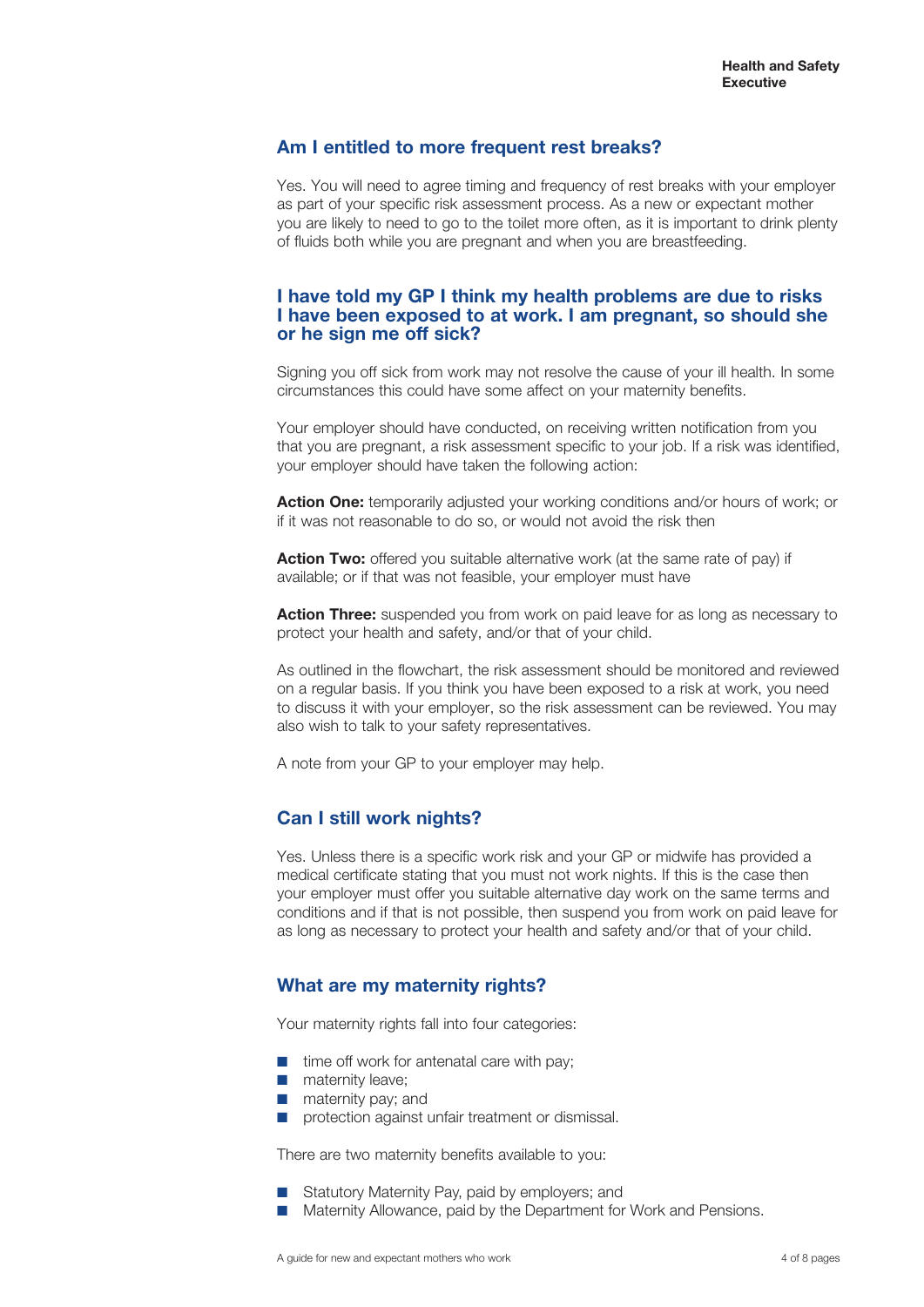You can find more information on BERR's website: www.berr.gov.uk, or on the following websites:

- www.direct.gov.uk:
- www.hmrc.gov.uk;
- www.dwp.gov.uk.

#### **How much time can I take off to go to antenatal appointments?**

There is no set limit to how much time you can take off. You are entitled to time off with pay to keep appointments for antenatal care made on the advice of your GP, midwife or health visitor. Apart from your first appointment you must provide, if requested, an appointment card or some other document showing that an appointment has been made.

More information on this can be found in BERR's advice on maternity rights (see 'Further reading', towards the end of the leaflet).

# **When can I return to work?**

You are required to take compulsory maternity leave for the first two weeks following childbirth. At what time you return to work after compulsory maternity leave is for you to decide in discussion with your employer. More information about maternity leave can be found in DTI's guidance on maternity rights.

## **I am returning to work. Can I still breastfeed?**

Yes. It is for you to decide how long you wish to breastfeed and returning to work does not mean you have to stop.

On returning to work you should provide your employer with written notification that you are breastfeeding and if possible ideally let your employer know before you return. She or he must then conduct a specific risk assessment – as outlined in Stage Two of the flowchart.

Your employer is required to provide somewhere for pregnant and breastfeeding mothers to rest. HSE recommends to employers that it is good practice to provide a private, healthy and safe environment for nursing mothers to express and store milk (but this is not a legal requirement). It is not suitable to use toilets for this purpose.

#### **Are there any specific workplace risks associated with breastfeeding?**

There may be risks, other than those associated with pregnancy, to consider if you plan to continue breastfeeding once you have returned to work. These depend on your working conditions and could include:

- working with organic mercury;
- working with radioactive material;
- exposure to lead.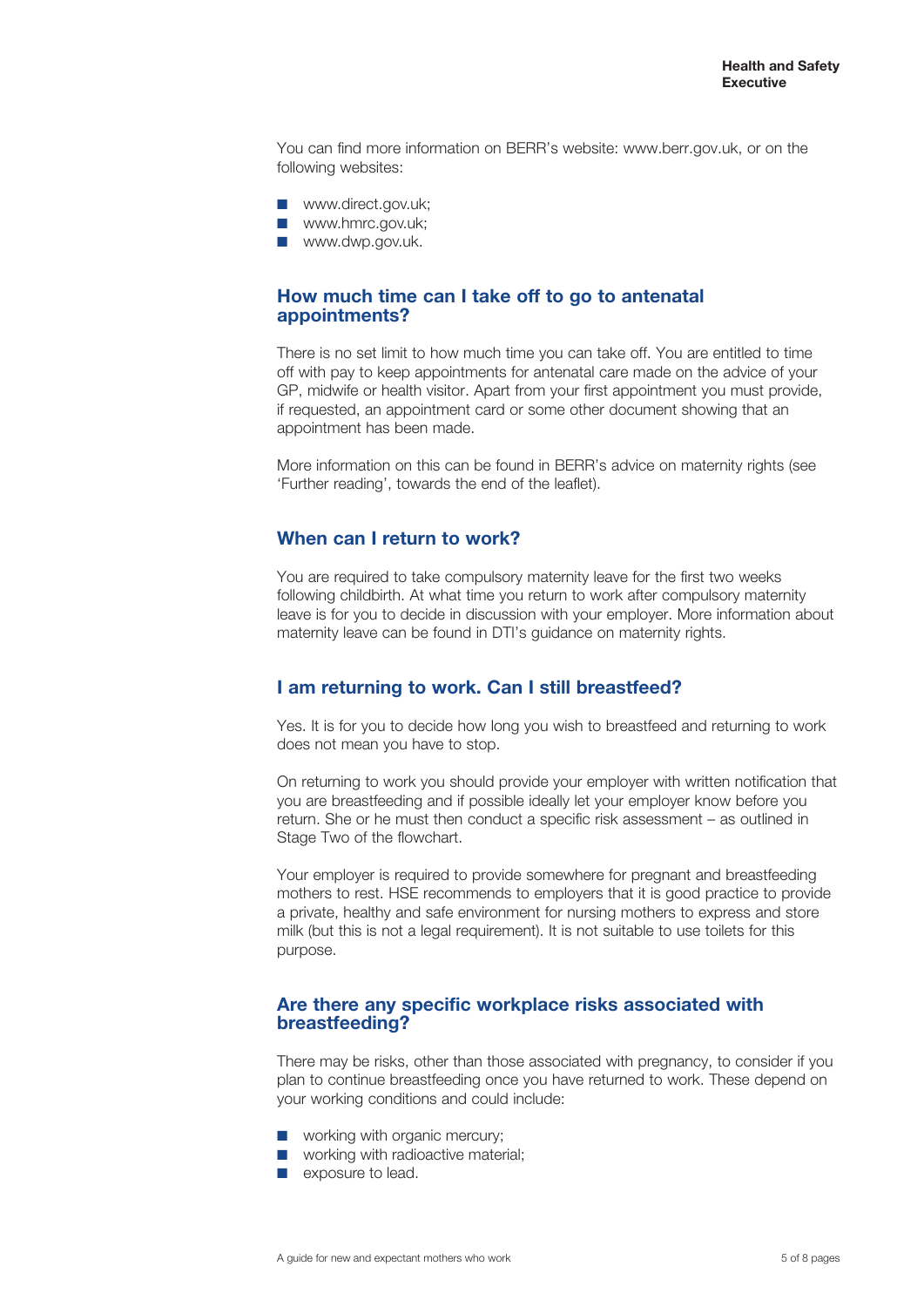You should inform your employer, in writing, as early as possible that you plan to continue breastfeeding when you return to work. Your employer should then take the same action as when you provided notification of pregnancy (see the flowchart).

#### **I'm still concerned that my employer has failed to take appropriate action. What should I do?**

There are a number of people or places you can contact or go to, to get advice. You can talk to your safety representative, your union (if you belong to one), your occupational health service (if your employer provides one), or contact HSE for advice. At the end of this booklet there is a list of useful organisations that will be able to give you some advice on what to do.

## **Where can I get further information?**

If you have any further queries please contact the HSE Infoline or look on the HSE website at: www.hse.gov.uk/mothers/index.htm. There is also a list of useful addresses at the end of this leaflet where you can obtain more information.

# **Further reading**

*Management of health and safety at work. Management of Health and Safety at Work Regulations 1999. Approved Code of Practice and guidance* L21 (Second edition) HSE Books 2000 ISBN 978 0 7176 2488 1

*Workplace health, safety and welfare. Workplace (Health, Safety and Welfare) Regulations 1992. Approved Code of Practice* L24 HSE Books 1992 ISBN 978 0 7176 0413 5

*Five steps to risk assessment* Leaflet INDG163(rev2) HSE Books 2006 (single copy free or priced packs of 10 ISBN 978 0 7176 6189 3 www.hse.gov.uk/pubns/ indg163.pdf)

*New and expectant mothers at work: A guide for employers* HSG122 (Second edition) HSE Books 2002 ISBN 978 0 7176 2583 3

*New and expectant mothers at work: A guide for health professionals* available at www.hse.gov.uk/pubns/indg373hp.pdf

*Guidance giving information on rights for pregnant women* available at www.berr.gov.uk

*Working safely with ionising radiation: Guidance for expectant or breastfeeding mothers* Leaflet INDG334 HSE Books 2001 (single copy free) www.hse.gov.uk/ pubns/indg334.pdf

*Infection risks to new and expectant mothers in the workplace: A guide for employers* Guidance booklet HSE Books 1997 ISBN 978 0 7176 1360 1

*Sex Discrimination Act 1975* The Stationery Office 1975 ISBN 978 0 1054 6575 1

The Stationery Office publications are available from The Stationery Office, PO Box 29, Norwich NR3 1GN Tel: 0870 600 5522 Fax: 0870 600 5533 e-mail: customer.services@tso.co.uk Website: www.tso.co.uk (They are also available from bookshops.) Statutory instruments can be viewed free of charge at www.opsi.gov.uk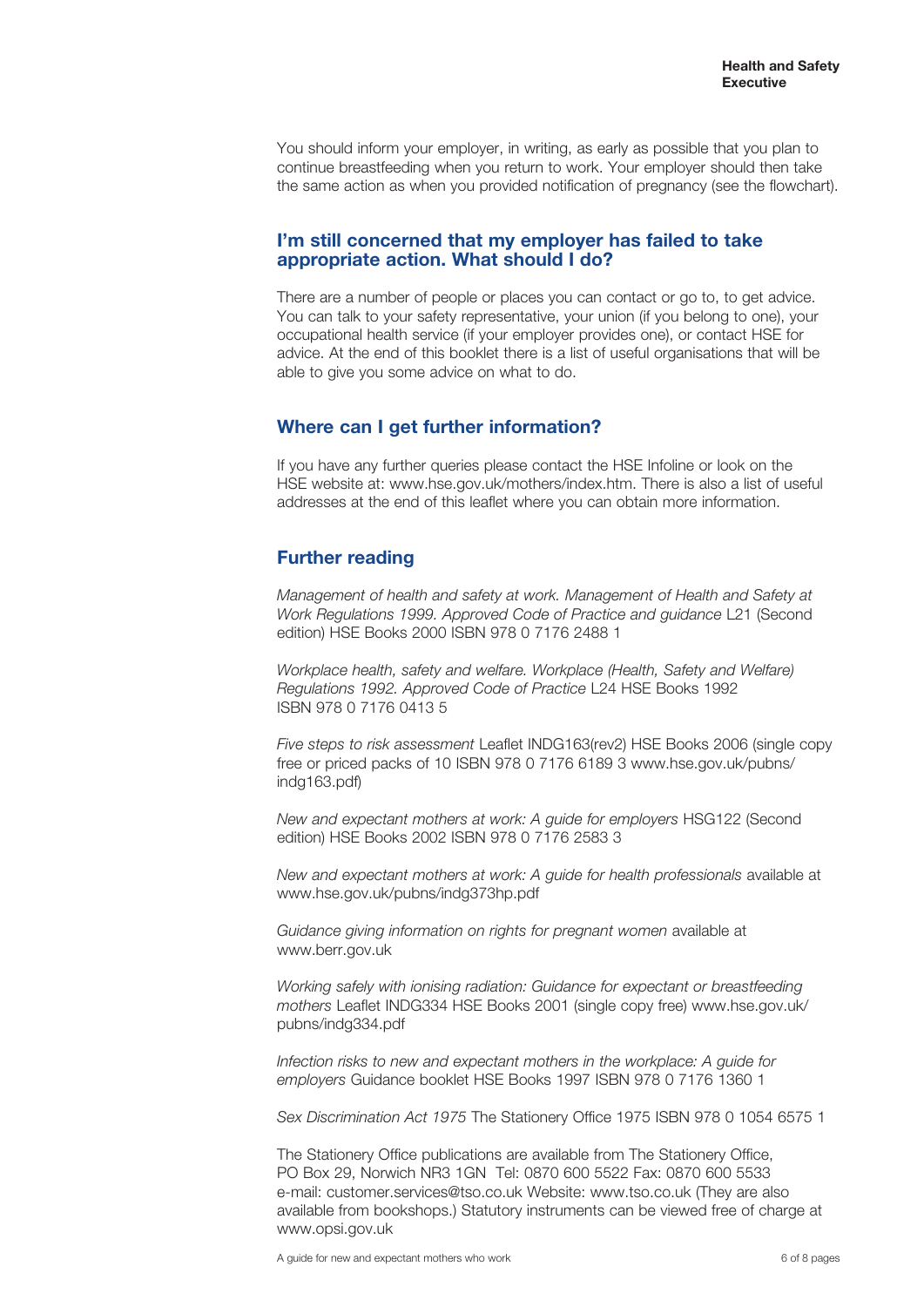# **Sources of help**

HSE Information Services Caerphilly Business Park **Caerphilly** CF83 3GG Infoline: 0845 345 0055 Fax: 0845 408 9566 Textphone: 0845 408 9577 e-mail: hse.infoline@natbrit.com Website: www.hse.gov.uk

Department for Work and Pensions Website: www.dwp.gov.uk

Department for Business Enterprise and Regulatory Reform Enquiry Unit: 020 7215 5000 Fax: 020 7215 0105 Textphone: 020 7215 6740 Website: www.berr.gov.uk

Equality and Human Rights Commission Helplines: 0845 604 6610 (England) 0845 604 5510 (Scotland) 0845 604 8810 (Wales) Website: www.equalityhumanrights.com

Maternity Action The Grayston Centre 28 Charles Square London N1 6HT Tel: 020 7324 4740 Website: www.maternityaction.org.uk

Tommy's, the Baby Charity Nicholas House 3 Laurence Pountney Hill London EC4R 0BB Tel: 0870 777 7676 Fax: 0870 770 7075 e-mail: mailbox@tommys.org Website: www.tommys.org